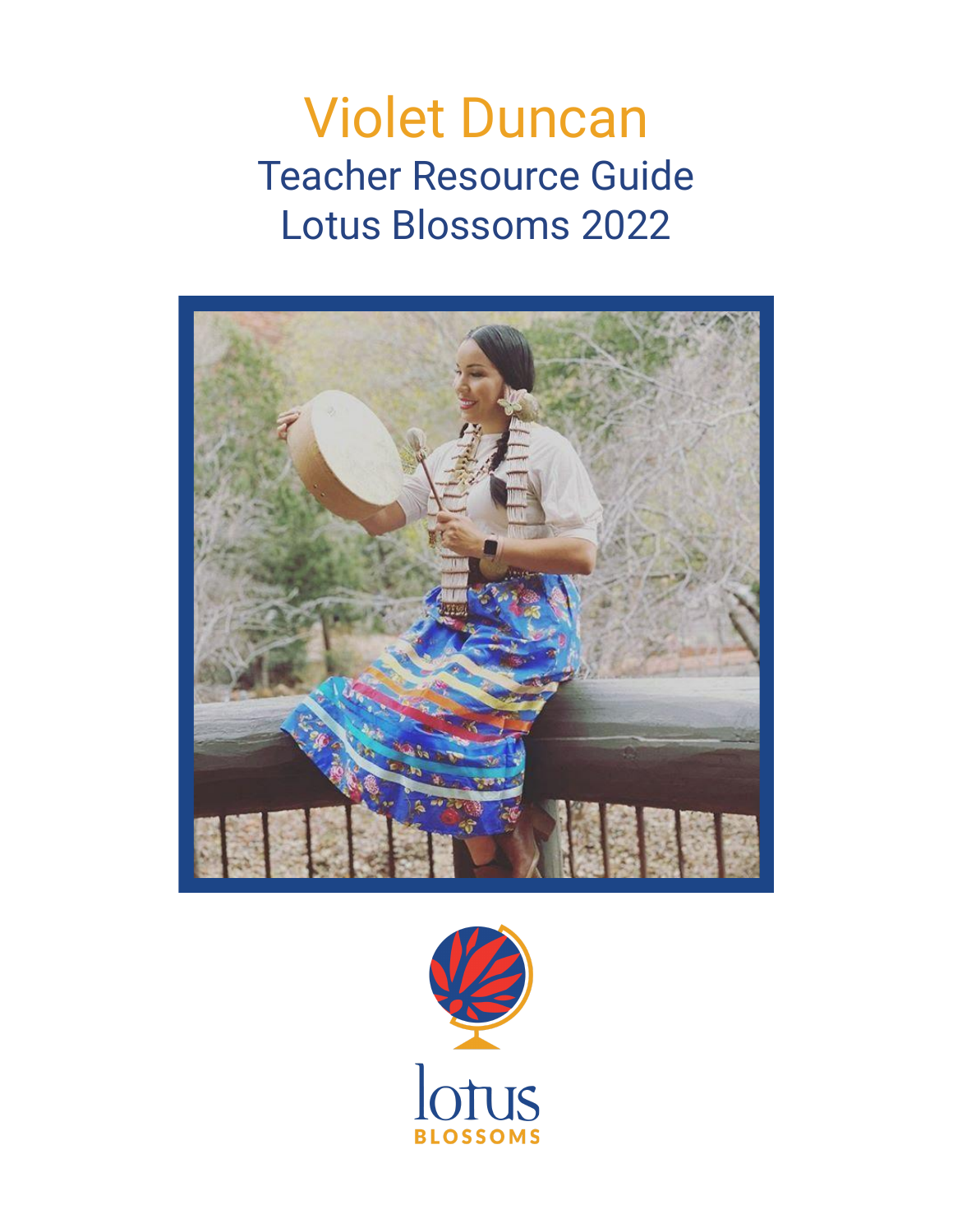## **About Violet Duncan**

Native American hoop and powwow dancer Violet Duncan is known for her storytelling and performances across the world. Violet, who splits her homes between Arizona and Alberta, Canada, facilitates workshops to promote spiritual wellness and cultural education across the US, Canada, and Europe. Violet is a proud member of the Plains Cree of Kehewin Cree Nation and Taino. She held the title of Miss Indian World in 2006 and was featured in Nelly Furtado's music video *Big Hoops*, as the Native American Fancy Dancer. After becoming the mother of four children, Violet saw a need for Native American



representation in literature. Violet took it upon herself to author the children's books *I am Native* and *Let's Hoop Dance!.*

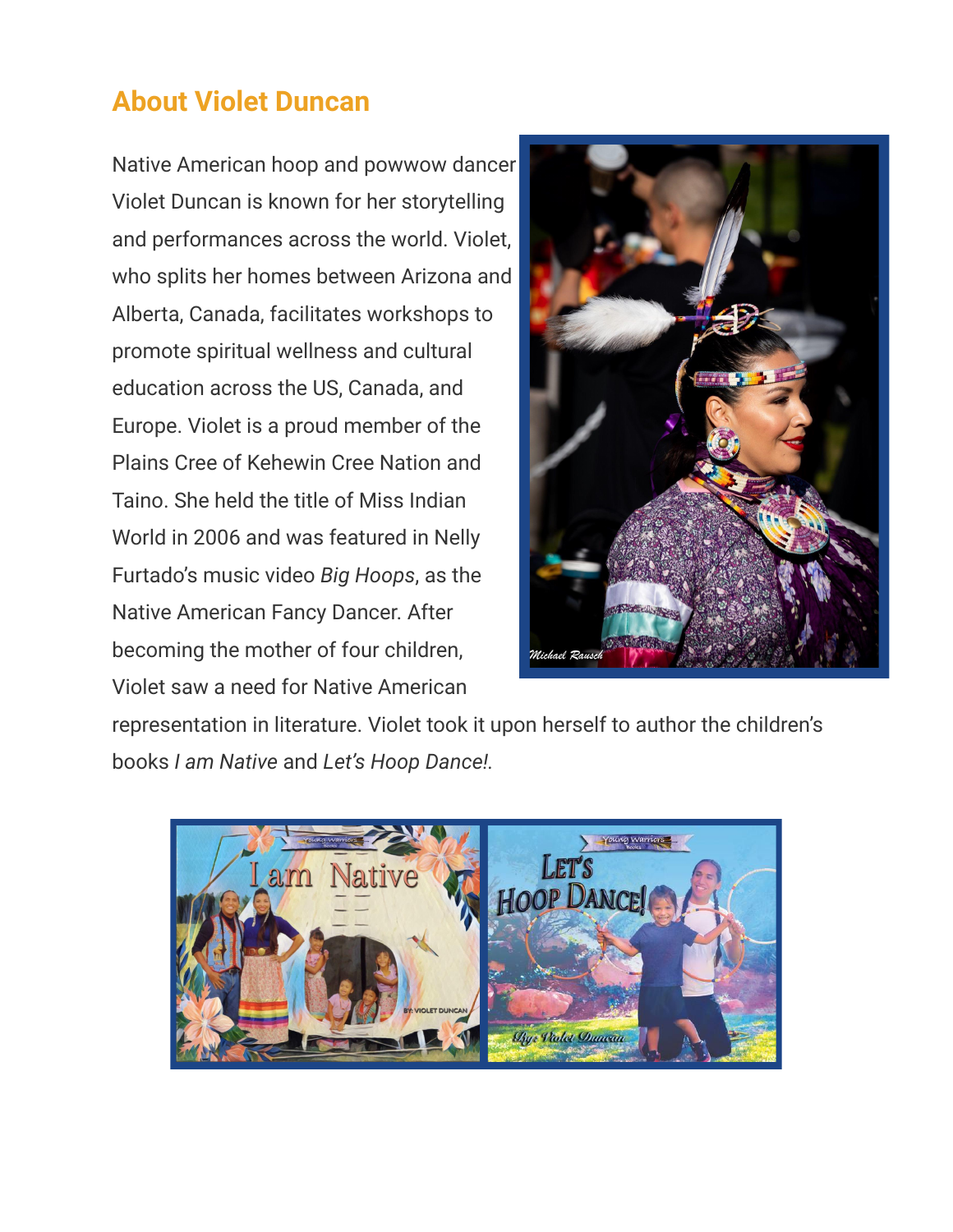#### **Hoop Dancing**

Hoop dancing is a form of storytelling through dance that is practiced by many Native American tribes. Hoop dancers use handmade hoops to represent different things like butterflies, snakes, or eagles. $1$ 



We do not know how long hoop dancing has been around, but it is safe to say that hoop dancing has been practiced by Native American people for hundreds of years. An **Anishinaabe** (*ah-nish-ih-NAH-bay*) folktale tells the story of a boy who didn't like to hunt or fish but who loved to watch animals in their natural environment. Eventually, the boy began copying their movements, spinning like an eagle and fluttering like a butterfly. He added the hoops and created what would become hoop dancing.<sup>2</sup>

During hoop dancing and other traditional dances, Native American dancers wear specially made **regalia** (*say "re-GAH-lee-ah"*) or clothing. The regalia is colorful and often matches the specially made hoops the dancers use. <sup>3</sup>

Hoop dancers do not buy their hoops in a store. Instead, hoop makers learn the skill from someone who wants to pass the knowledge on. It's a great honor to make hoops for dancing. Originally, hoops were made of willow, soaked in water until they could bend. Some dancers still use wooden hoops, but today it is common for hoops to be made of reed and plastic because they last much longer. 4

Just like any other traditional dance, children learn hoop dancing and can even compete at powwows.<sup>5</sup>

<sup>&</sup>lt;sup>1</sup><https://www.cbc.ca/kidscbc2/the-feed/do-you-know-what-hoop-dancing-is>

<sup>2</sup> <https://www.cbc.ca/kidscbc2/the-feed/do-you-know-what-hoop-dancing-is>

<sup>&</sup>lt;sup>3</sup> <https://www.cbc.ca/kidscbc2/the-feed/do-you-know-what-hoop-dancing-is>

<sup>4</sup> <https://www.cbc.ca/kidscbc2/the-feed/do-you-know-what-hoop-dancing-is>

<sup>5</sup> <https://www.cbc.ca/kidscbc2/the-feed/do-you-know-what-hoop-dancing-is>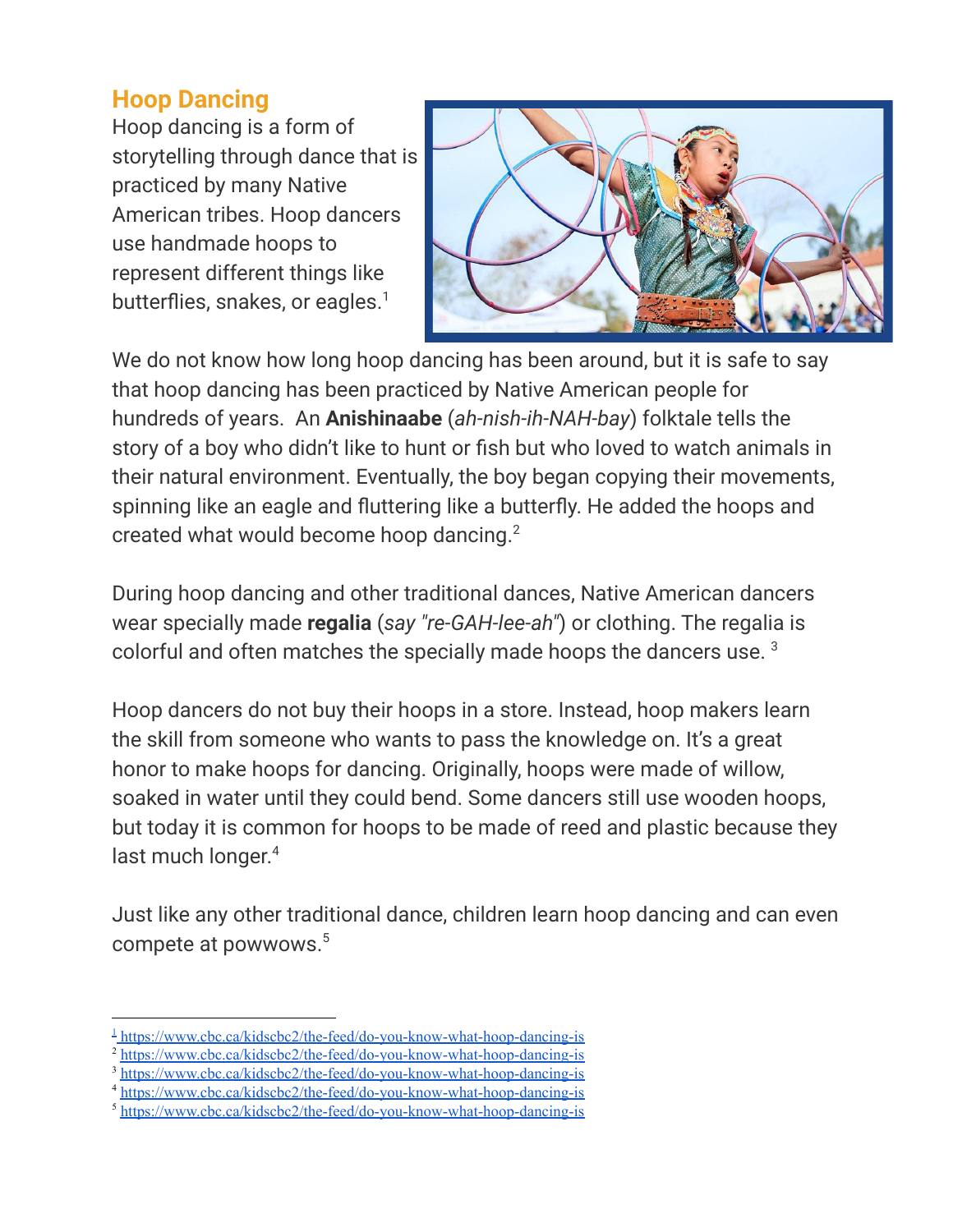### **Plains Cree of Kehewin Cree Nation & Taíno**

Violet Duncan is of Plains Cree of Kehewin Cree Nation and Taíno descent.

**Kehewin** (*keh-HEE-win*) is a Native American reserve located in Alberta, Canada that is governed by a First Nations band government known as **Kehewin Cree Nation**. 6

The **Cree** are a Native American tribe that lives primarily in Canada. There are more than 200,000 Cree living in Canada today. A small group of Cree also live on a reservation in Montana in the United States. $^7$ 

The Cree are often divided into two major groups: the Woodland Cree and the **Plains Cree**. The Plains Cree live in the Northern Great Plains of Western Canada and the Woodland Cree live in the forested portions of central and eastern Canada. 8

An [indigenous](https://en.wikipedia.org/wiki/Indigenous_people_of_the_Caribbean) people of the Caribbean, the **Taíno** (*tie-ee-no*) were the main inhabitants of [Cuba,](https://en.wikipedia.org/wiki/Cuba) [Hispaniola](https://en.wikipedia.org/wiki/Hispaniola) (the [Dominican](https://en.wikipedia.org/wiki/Dominican_Republic) Republic and [Haiti\)](https://en.wikipedia.org/wiki/Haiti), [Jamaica,](https://en.wikipedia.org/wiki/Jamaica) [Puerto](https://en.wikipedia.org/wiki/Puerto_Rico) Rico, The [Bahamas](https://en.wikipedia.org/wiki/The_Bahamas), and the northern Lesser [Antilles](https://en.wikipedia.org/wiki/Lesser_Antilles) when Europeans first visited North America. The Taíno were the first people encountered by [Christopher](https://en.wikipedia.org/wiki/Christopher_Columbus) Columbus during [his](https://en.wikipedia.org/wiki/Voyages_of_Christopher_Columbus#first_voyage) voyage in 1492. 9

The **United Confederation of Taíno People** was formed in 1998. It was created as a way to affirm and restore Taíno culture, language, and religion. The Taíno are not officially recognized as a group by any governments, but those who consider themselves Taíno claim the right to self-determination. $^{10}$ 

#### **Helpful Links** & **References**

- [www.violetduncan.com](https://www.violetduncan.com/)
- Violet Duncan on [Facebook](https://b-m.facebook.com/Violet-Duncan-759846134172158/)
- Violet Duncan on [Instagram](https://www.instagram.com/violetduncan/)

<sup>6</sup> <https://data.nativemi.org/tribal-directory/Details/kehewin-cree-nation-1308287>

<sup>&</sup>lt;sup>7</sup> [https://www.ducksters.com/history/native\\_americans/cree\\_tribe.php](https://www.ducksters.com/history/native_americans/cree_tribe.php)

<sup>&</sup>lt;sup>8</sup> [https://www.ducksters.com/history/native\\_americans/cree\\_tribe.php](https://www.ducksters.com/history/native_americans/cree_tribe.php)

<sup>9</sup> <https://www.britannica.com/topic/Taino>

<sup>10</sup><https://www.britannica.com/topic/Taino>